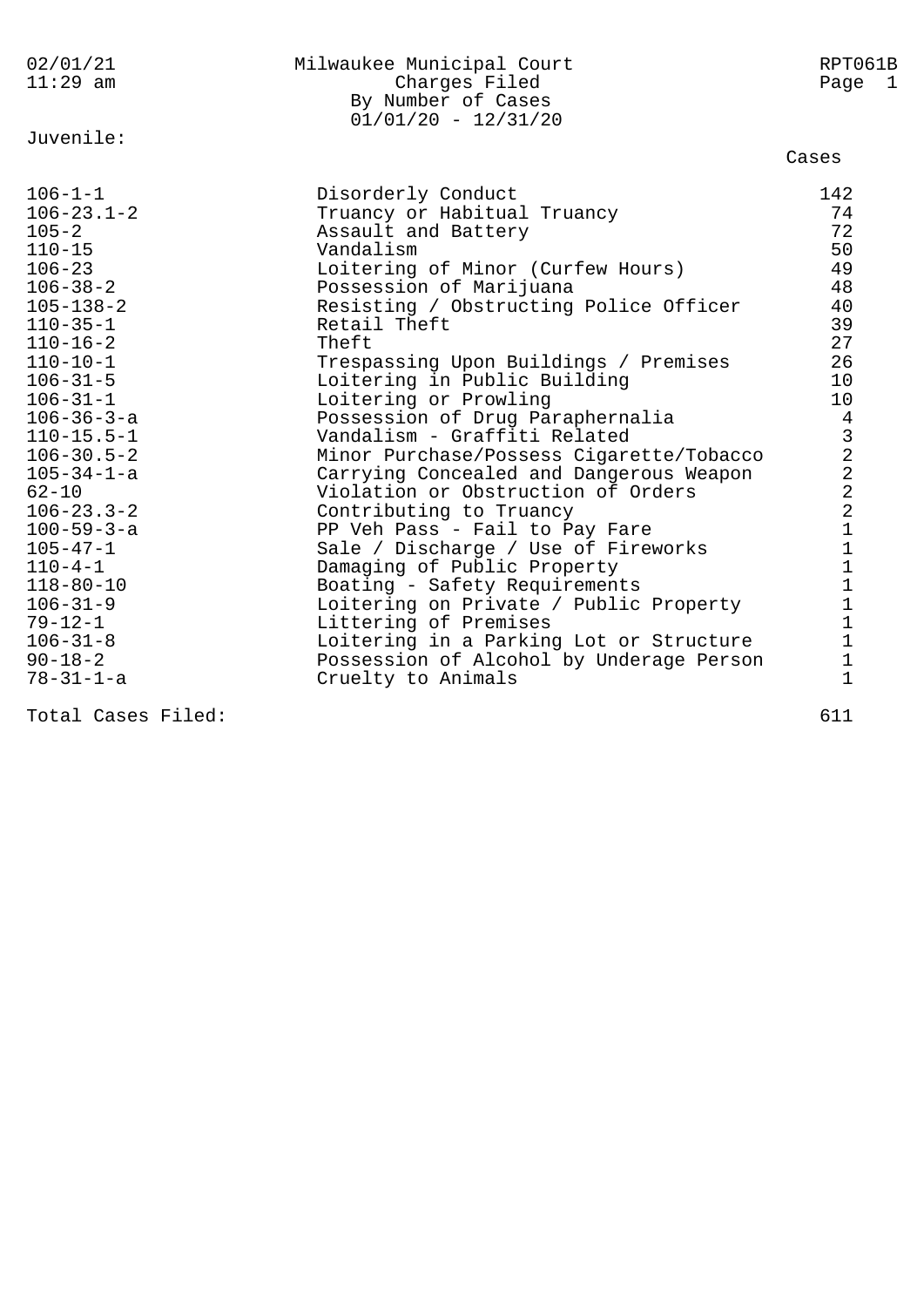| 02/01/21<br>$11:29$ am              | Milwaukee Municipal Court<br>Charges Filed<br>By Number of Cases<br>$01/01/20 - 12/31/20$ | RPT061B<br>Page 2 |
|-------------------------------------|-------------------------------------------------------------------------------------------|-------------------|
| Ordinances:                         |                                                                                           | Cases             |
| $106 - 1 - 1$<br>$101 - 34 - 1$     | Disorderly Conduct<br>Contested Parking Citation(s)                                       | 958<br>805        |
| 200 through 295<br>$105 - 2$        | Building Code Violations<br>Assault and Battery                                           | 712<br>609        |
| 295                                 | Zoning Violations                                                                         | 579               |
| $110 - 15$<br>$110 - 35 - 1$        | Vandalism<br>Retail Theft                                                                 | 492<br>451        |
| $106 - 38 - 2$                      | Possession of Marijuana                                                                   | 406               |
| $110 - 10 - 1$                      | Trespassing Upon Buildings / Premises                                                     | 320               |
| $105 - 138 - 2$<br>$106 - 23.3 - 2$ | Resisting / Obstructing Police Officer<br>Contributing to Truancy                         | 295<br>157        |
| $106 - 36 - 3 - a$                  | Possession of Drug Paraphernalia                                                          | 152               |
| $110 - 16 - 2$                      | Theft                                                                                     | 142               |
| $106 - 23.1 - 2$                    | Truancy or Habitual Truancy                                                               | 114               |
| $295 - 503 - 1$<br>$80 - 63 - 1$    | Residential Lot - Land Use Violation<br>Excessive Noise Prohibited                        | 92<br>82          |
| $106 - 31 - 1$                      | Loitering or Prowling                                                                     | 76                |
| $105 - 77 - 1$                      | Misuse of Emergency Telephone Numbers                                                     | 55                |
| $106 - 23$<br>$295 - 403 - 3 - b$   | Loitering of Minor (Curfew Hours)<br>Paved or Approved Surface Required                   | 49<br>48          |
| $295 - 503 - 3 - b$                 | Residential Lot - Improper Veh Repair                                                     | 42                |
| $106 - 35.6 - 2$                    | Loitering - Illegal Drug Activity                                                         | 41                |
| $295 - 603 - 1$<br>$106 - 1.8 - 1$  | Commercial Lot - Land Use Violation<br>Public Drinking                                    | 38<br>38          |
| $200 - 24 - 1$                      | Building Permit Required                                                                  | 36                |
| $90 - 18 - 2$                       | Possession of Alcohol by Underage Person                                                  | 36                |
| $78 - 17 - 1$                       | Dog and Cat Licenses Required                                                             | 32                |
| $80 - 44 - 2$<br>$200 - 11 - 4$     | Dumping Prohibited<br>Illegal Occupancy and Use                                           | 31<br>27          |
| $295 - 505 - 4 - b - 4$             | Exceed Max Number Parked Vehicles on Lot                                                  | 25                |
| $118 - 80 - 1$                      | Boating - Adoption of State Statutes                                                      | 24                |
| $78 - 22 - 2$<br>$79 - 12 - 1$      | Pit Bull/Rottweiler - Yard / Kennel Regs<br>Littering of Premises                         | 20<br>19          |
|                                     |                                                                                           | 18                |
| $79 - 11$                           | Littering of Public Property                                                              | 18                |
| $106 - 31 - 5$<br>$106 - 5 - 2$     | Loitering in Public Building<br>Indecent Exposure                                         | 18<br>17          |
| $78 - 31 - 2$                       | Cruelty to Animals - Food and Water Reqs                                                  | 16                |
| $295 - 505 - 4 - b - 9$             | Unregistered Vehicle Parked > 30 Days                                                     | 16                |
| $78 - 3 - 1$<br>$106 - 1.1 - 2$     | Animal Owner's Duty to Restrain, Etc.<br>Aggressive Panhandling                           | 15<br>14          |
| $66 - 22 - 1 - a$                   | Create/Knowing Allow Lead-Based Nuisance                                                  | 14                |
| $110 - 15.5 - 1$                    | Vandalism - Graffiti Related                                                              | 13                |
| $78 - 19 - 2$<br>$90 - 18 - 3$      | Setting Animal at Large<br>Misrepresenting Age to Receive Alcohol                         | 13<br>12          |
| $78 - 22 - 3$                       | Pit-Bull/Rottweiler - Behavior Class Req                                                  | 12                |
| $78 - 19 - 1$                       | Permitting Animal at Large                                                                | 11                |
| $62 - 10$                           | Violation or Obstruction of Orders                                                        | 11                |
| $78 - 31 - 3 - a$<br>$90 - 8 - 1$   | Cruelty to Animals - Lack of Shelter<br>Responsible Person on Premises Req'd              | 11<br>11          |
| $106 - 35 - 2$                      | Loitering - Soliciting Prostitute                                                         | 11                |
| $50 - 25 - 5$                       | Resist or Obstruct Issuance of Citation                                                   | 9                 |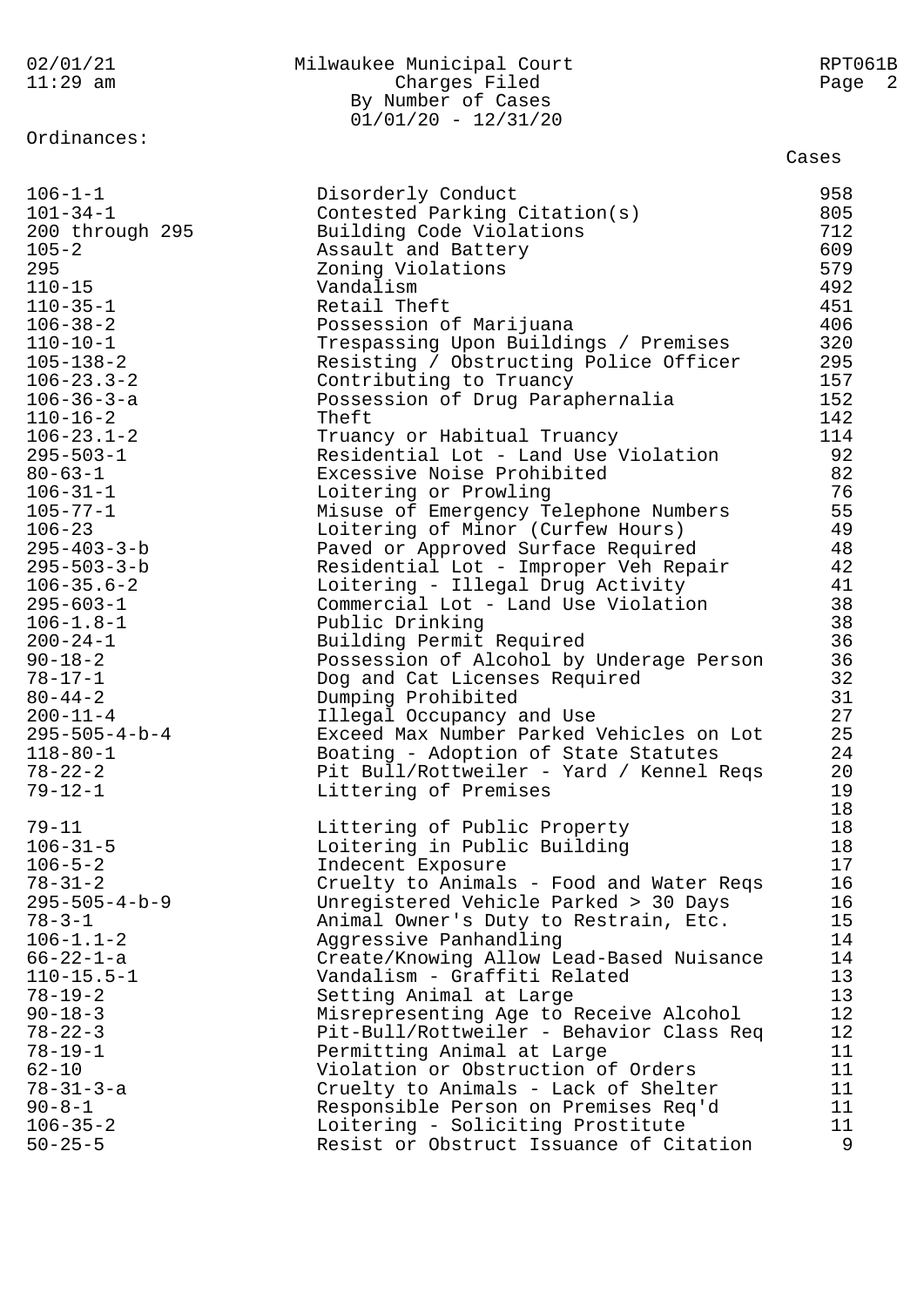Ordinances:

# 02/01/21 Milwaukee Municipal Court RPT061B 11:29 am Charges Filed Page 3 By Number of Cases 01/01/20 - 12/31/20

#### Cases

| $78 - 31 - 1 - a$     | Cruelty to Animals                       | 9                   |
|-----------------------|------------------------------------------|---------------------|
| $80 - 49 - 3$         | Certain Vehicles Prohibited              | 8                   |
| 275                   | Building Maintenance                     | 7                   |
| $78 - 31 - 3 - b$     | Cruelty to Animals - Lack of Shade       | 7                   |
| $106 - 31 - 8$        | Loitering in a Parking Lot or Structure  | 7                   |
| $101 - 20 - 1$        | Unnecessary Vehicle Noises Prohibited    | 6                   |
| $106 - 11$            | Mashing                                  | 6                   |
| $78 - 22 - 1$         |                                          | 6                   |
| $100 - 59 - 3 - a$    | Pit-Bull/Rottweiler - Leash Requirements | 6                   |
|                       | PP Veh Pass - Fail to Pay Fare           |                     |
| $106 - 31 - 7$        | Loitering - Soliciting, Etc.             | 6                   |
| $106 - 31 - 9$        | Loitering on Private / Public Property   | 6                   |
| $107 - 1$             | Gambling Places - Permit or Run          | 5                   |
| $85 - 23 - 4 - a$     | Licensed Estab - Exceeding Occupy Limit  | 5                   |
| $106 - 31 - 6$        | Loitering in Restaurant / Tavern         | 5                   |
| $110 - 4 - 1$         | Damaging of Public Property              | 5                   |
| $105 - 34 - 1 - a$    | Carrying Concealed and Dangerous Weapon  | 5                   |
| $62 - 8 - 1$          | Mask Required Indoors - Bldg Owner/Oper  | 5                   |
| $90 - 32 - 1$         | Fraud on Tavernkeeper                    | 5                   |
| $106 - 8 - 4$         | Harassing Phone Calls - Repeated         |                     |
| $101 - 9.5 - 2$       | Loitering on Street Median               |                     |
| $118 - 80 - 10$       | Boating - Safety Requirements            | 5554                |
| $78 - 29 - 1$         | Animal Disturbing Peace                  |                     |
| $105 - 47 - 1$        | Sale / Discharge / Use of Fireworks      | $\overline{4}$      |
| $105 - 48 - 1$        | Smoking Prohibited - Adoption State Law  | $\overline{4}$      |
| $106 - 34.5 - 1$      | Prostitution - Prohibited Conduct        | $\overline{4}$      |
| $80 - 65 - 4$         | Noise Nuisances                          | $\overline{4}$      |
| $104 - 7 - 1$         | False Fire Alarm                         | $\overline{4}$      |
| $78 - 31 - 4$         | Cruelty to Animals - Leash Requirements  | $\overline{4}$      |
| $80 - 10 - 6 - b$     | Chronic Nuisance Premises                | $\overline{4}$      |
| $106 - 30 - 2 - a$    | Sale of Cigarettes to Minor/Underage     | $\overline{4}$      |
| $90 - 4 - 10 - a$     | Class D Operator's Liquor License        | $\overline{4}$      |
| 222                   | Electrical and Elevator Codes            | $\overline{4}$      |
| $93 - 5 - 1$          | Secondhand MV Dealer License Req'd       | $\overline{4}$      |
| $78 - 31 - 3 - c$     | Cruelty to Animals - Lack Proper Shelter | $\overline{4}$      |
| $106 - 37 - 2$        | Frequenting An Illegal Drug House        |                     |
| $106 - 8 - 2$         | Harassing Phone Call                     | $\overline{4}$<br>3 |
| $200 - 42 - 2 - d$    |                                          | ζ                   |
|                       | Illegal Occupancy -- No Cert / Unfit     |                     |
| $78 - 27 - 1$         | Failure to Surrender Rabid Animal        | 3                   |
| $110 - 32 - 1 - b$    | Fraud on Hotel or Restaurant Keeper      | 3                   |
| $90 - 15 - 3 - a - 1$ | Class B Premises Allow Patron After Hrs  | 3                   |
| $90 - 27 - 1$         | Licensed Premises - Open Entry Required  | 3                   |
| $214 - 23 - 3$        | Smoke Alarms - Annual Testing Required   | 3                   |
| $105 - 69 - 2$        | Smelling / Inhaling Harmful Substance    | 2                   |
| $78 - 31 - 7$         | Cruelty to Animals - Fail Get Vet Care   | 2                   |
| $78 - 23 - 1 - a$     | Dangerous Animal Regulations             | 2                   |
| $90 - 19 - 2 - a - 1$ | Allow Underage on Premises               | 2                   |
| $106 - 30.5 - 2$      | Minor Purchase/Possess Cigarette/Tobacco | 2                   |
| $90 - 9$              | Collusive Agreement Involving Liquor Lic | $\overline{c}$      |
| $110 - 12 - 1 - a$    | Landlord - Forcible Entry Prohibited     | 2                   |
| $6 - 07 - 3$          | Viol of Mayors Proclamation of Emergency | 2                   |
| $78 - 25 - 1$         | Prohibited Dangerous Animal in City      | 2                   |
| $90 - 27 - 1 - c$     | Licensed Premises-Immed Police Entry Req | 2                   |
|                       |                                          |                     |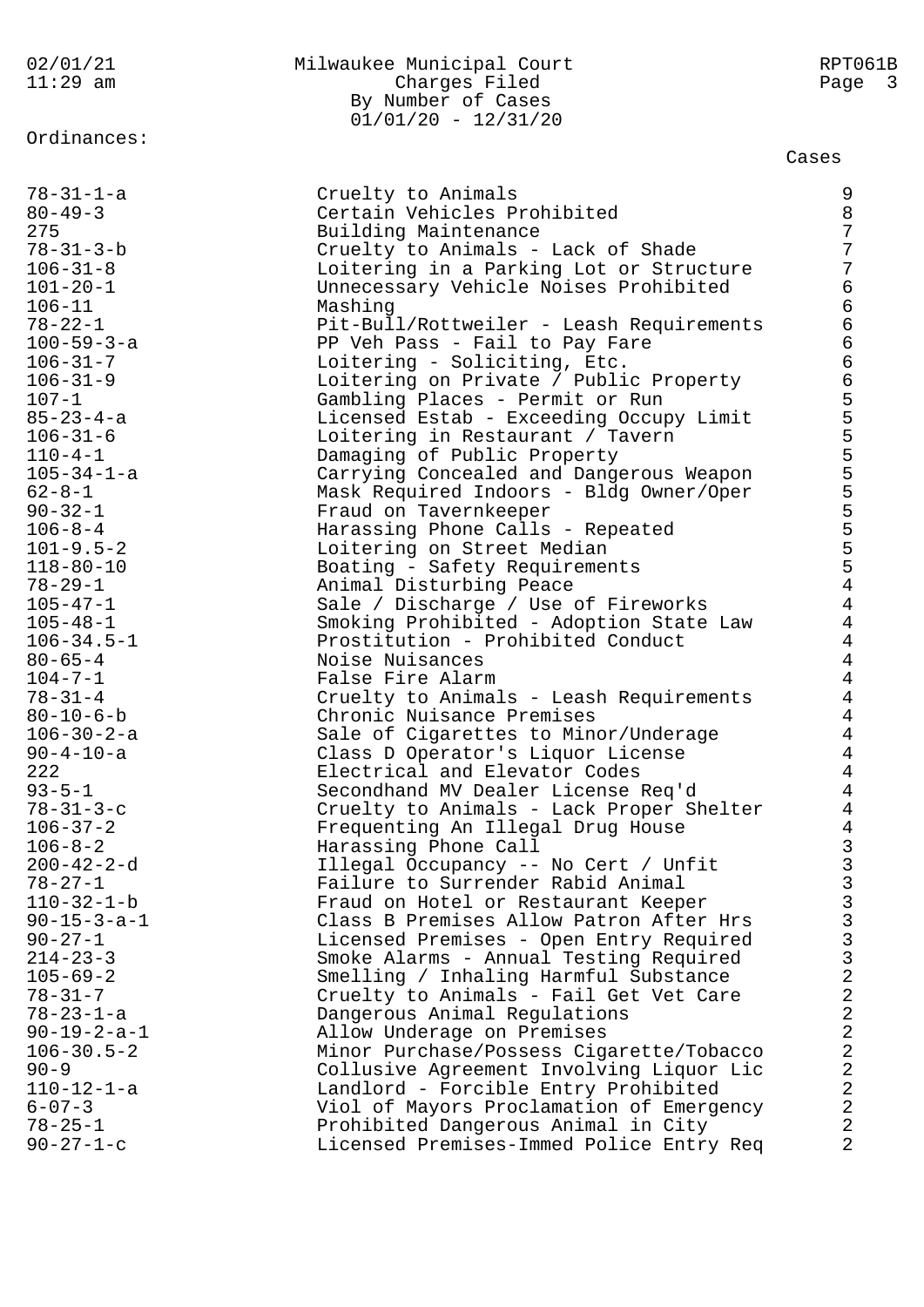Ordinances:

# 02/01/21 Milwaukee Municipal Court RPT061B 11:29 am Charges Filed Page 4 By Number of Cases 01/01/20 - 12/31/20

Cases

| $90 - 18 - 1 - c$<br>$110 - 10 - 2 - b$<br>$68 - 21 - 1 - a$<br>$105 - 50 - 1$<br>$106 - 8 - 1$<br>$105 - 78 - 2$<br>$106 - 2.1 - 1$<br>$115 - 32 - 1$<br>$85 - 23 - 2$<br>$110 - 18 - 1$<br>$106 - 31 - 2$<br>$90 - 26 - 3$<br>$90 - 3 - 1$<br>$90 - 16$<br>$68 - 4 - 1 - a$<br>$108 - 5 - 1 - a$<br>$110 - 32 - 1 - a$<br>$100 - 59 - 14 - a$<br>$90 - 18 - 1 - a - 1$<br>$110 - 36 - 4$<br>$63 - 3$<br>$100 - 59 - 3 - b$<br>$79 - 10 - 2$<br>$105 - 34 - 1 - b$<br>$106 - 31 - 3$<br>$90 - 20$<br>$102 - 7 - 1$<br>$105 - 56 - 2 - a$<br>$90 - 18 - 1 - a - 3$<br>78-7-2-a<br>$75 - 17 - 1$<br>$80 - 15$<br>$102 - 9 - 2$<br>$110 - 12 - 1 - b$<br>$78 - 23 - 10$<br>$63 - 19 - 3 - a$<br>$101 - 20.7 - 3$<br>$105 - 64 - 1$<br>$107 - 2$<br>$118 - 80 - 10 - c$ | Underage Attempt/Procure Alcohol<br>Trespass to Buildings Carrying Firearm<br>Food Dealer License Required<br>Synthetic Marijuana Poss/Sale/Use Prohib<br>Obscene Phone Call<br>Abandoned 911 Calls - Repeated<br>Drinking in a Public Parking Structure<br>Obstruction on Public Ways<br>Licensed Estab - Occ Limit to be Posted<br>Tapping of Public Utilities Prohibited<br>Loitering in or near a Dwelling Area<br>Restricts Unlicensed Persons - Class B/C<br>Liquor License Required<br>Display of Liquor License Required<br>Food Dealers License Required<br>Public Dance Hall - License Required<br>Fraud on Hotel or Restaurant<br>PP Vehicle - Daily Safety Inspection Req<br>Sale of Alcohol to Underaged Person<br>Shopping Cart - Remove, Possess, Abandon<br>Park Hour Violation<br>PP Vehicle - Driver Refuse Convey Fare<br>Littering on Street by Motor Vehicle<br>Carrying Unsecured Dangerous Weapon<br>Loitering in Public Restroom<br>Sale of Intoxicant to Intoxicated Person<br>Bicycle - Riding on Public Ways<br>Sale on Public Premises without Consent<br>Allow Consumption of Alcohol by Underage<br>Animal Fancier Permit Required<br>False Call for Emergency Services<br>Spitting in Public Places<br>Bicycle - Lack of Eqmt for Oper in Dark<br>Tenant - Denial of Access to Landlord<br>Dangerous Animal at Large Notif Req'd<br>Animal at Large in Park/Parkway<br>Spectating Prohibited - Illegal Race/Spd<br>Vehicle Parked on Private Property<br>Gambling | $\overline{2}$<br>$\overline{a}$<br>$\overline{2}$<br>$\overline{2}$<br>$\overline{a}$<br>$\mathbf{1}$<br>$\mathbf{1}$<br>$\mathbf{1}$<br>$\mathbf{1}$<br>$\mathbf{1}$<br>$\mathbf{1}$<br>$\mathbf{1}$<br>$\mathbf{1}$<br>$\mathbf{1}$<br>$\mathbf{1}$<br>$\mathbf 1$<br>$\mathbf{1}$<br>$\mathbf 1$<br>$\mathbf{1}$<br>$\mathbf{1}$<br>$\mathbf{1}$<br>$\mathbf{1}$<br>$\mathbf{1}$<br>$\mathbf{1}$<br>$\mathbf{1}$<br>$\mathbf{1}$<br>$\mathbf{1}$<br>$\mathbf{1}$<br>$\mathbf 1$<br>$\mathbf{1}$<br>$\mathbf{1}$<br>$\mathbf 1$<br>$\mathbf{1}$<br>$\mathbf{1}$<br>$\mathbf{1}$<br>$\mathbf{1}$<br>$\mathbf 1$<br>$\mathbf 1$<br>$\mathbf{1}$<br>$\mathbf 1$ |
|----------------------------------------------------------------------------------------------------------------------------------------------------------------------------------------------------------------------------------------------------------------------------------------------------------------------------------------------------------------------------------------------------------------------------------------------------------------------------------------------------------------------------------------------------------------------------------------------------------------------------------------------------------------------------------------------------------------------------------------------------------------------|--------------------------------------------------------------------------------------------------------------------------------------------------------------------------------------------------------------------------------------------------------------------------------------------------------------------------------------------------------------------------------------------------------------------------------------------------------------------------------------------------------------------------------------------------------------------------------------------------------------------------------------------------------------------------------------------------------------------------------------------------------------------------------------------------------------------------------------------------------------------------------------------------------------------------------------------------------------------------------------------------------------------------------------------------------------------------------------------------------------------------------------------------------------------------------------------------------------------------------------------------------------------------------------------------------------------------------------------------------------------------------------------------------------------------------------------------------------------------------------------------|-----------------------------------------------------------------------------------------------------------------------------------------------------------------------------------------------------------------------------------------------------------------------------------------------------------------------------------------------------------------------------------------------------------------------------------------------------------------------------------------------------------------------------------------------------------------------------------------------------------------------------------------------------------------|
| $79 - 14 - 2$<br>$200 - 42 - 2 - a$<br>$200 - 42 - 5$<br>$78 - 23 - 3 - b$<br>$68 - 21 - 1$<br>$62 - 8 - 2$<br>$106 - 31 - 4$<br>$295 - 803 - 1$<br>$68 - 23 - 1$<br>$68 - 9 - 6 - e$                                                                                                                                                                                                                                                                                                                                                                                                                                                                                                                                                                                | Unauth Use of Neighborhood Dumpsters<br>Certificate of Occupancy Required<br>Occupancy Certificate to be Posted<br>Dangerous Animal - Pen / Kennel Reqs<br>Food Dealer License Required<br>Mask Required Outdoors<br>Loitering in or near School<br>Industrial Lot - Land Use Violation<br>Food Dealers License Required<br>Food License - Inspect Placard Intact                                                                                                                                                                                                                                                                                                                                                                                                                                                                                                                                                                                                                                                                                                                                                                                                                                                                                                                                                                                                                                                                                                                                | 1<br>$\mathbf 1$<br>1<br>$\mathbf 1$<br>$\mathbf{1}$<br>1<br>$\mathbf 1$<br>$\mathbf 1$<br>1<br>$\mathbf{1}$                                                                                                                                                                                                                                                                                                                                                                                                                                                                                                                                                    |
| Sub Total:                                                                                                                                                                                                                                                                                                                                                                                                                                                                                                                                                                                                                                                                                                                                                           |                                                                                                                                                                                                                                                                                                                                                                                                                                                                                                                                                                                                                                                                                                                                                                                                                                                                                                                                                                                                                                                                                                                                                                                                                                                                                                                                                                                                                                                                                                  | 7,539                                                                                                                                                                                                                                                                                                                                                                                                                                                                                                                                                                                                                                                           |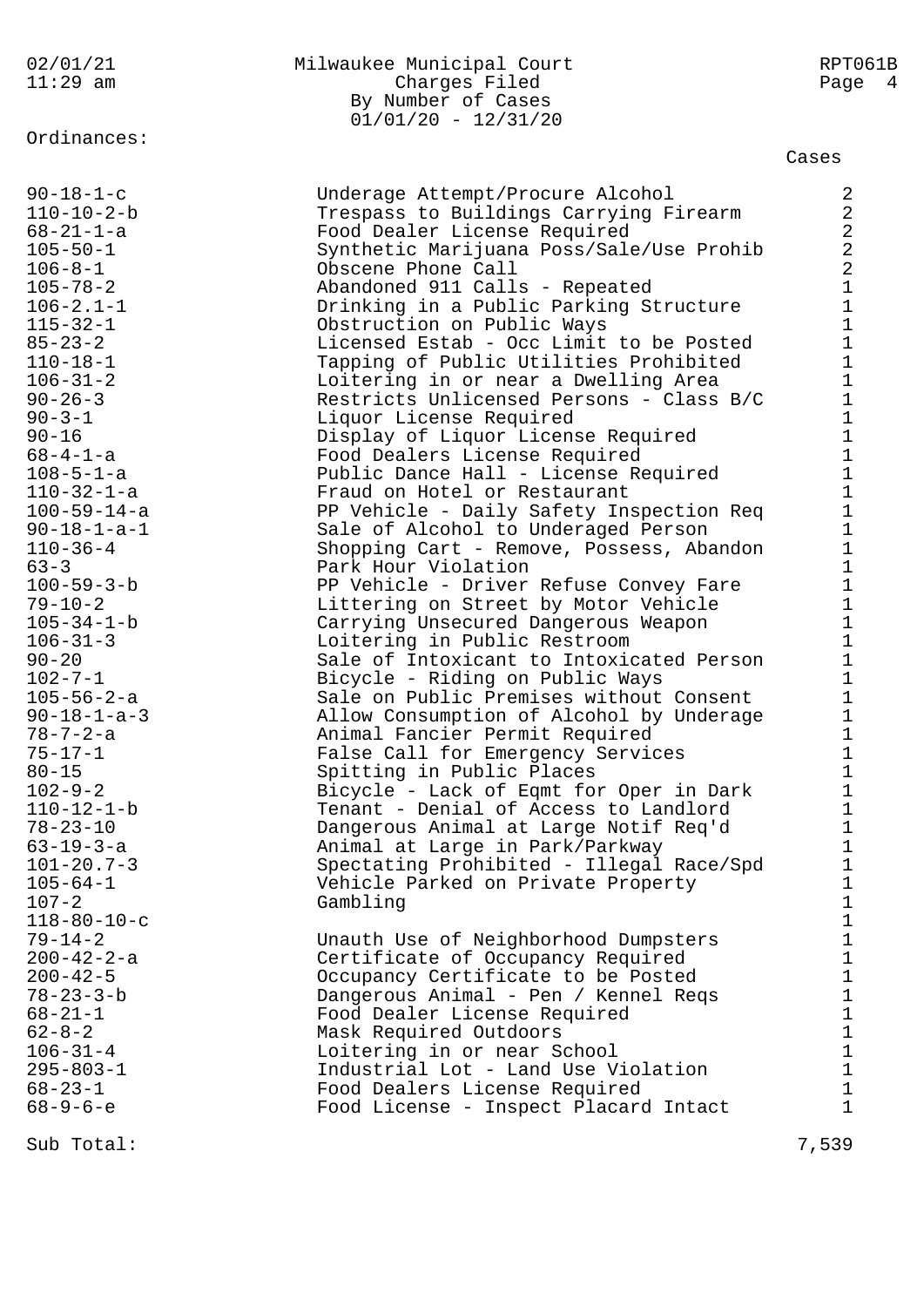| 02/01/21<br>$11:29$ am                                                                                                                                                                                                                                                                                                                                                                                                                                                                    | Milwaukee Municipal Court<br>Charges Filed<br>By Number of Cases<br>$01/01/20 - 12/31/20$                                                                                                                                                                                                                                                                                                                                                                                                                                                                                                                                                                                                                                                                                                                                                                                                                                                                                                                                                                                                                                             | RPT061B<br>Page<br>- 5                                                                                                                                                                                                                    |
|-------------------------------------------------------------------------------------------------------------------------------------------------------------------------------------------------------------------------------------------------------------------------------------------------------------------------------------------------------------------------------------------------------------------------------------------------------------------------------------------|---------------------------------------------------------------------------------------------------------------------------------------------------------------------------------------------------------------------------------------------------------------------------------------------------------------------------------------------------------------------------------------------------------------------------------------------------------------------------------------------------------------------------------------------------------------------------------------------------------------------------------------------------------------------------------------------------------------------------------------------------------------------------------------------------------------------------------------------------------------------------------------------------------------------------------------------------------------------------------------------------------------------------------------------------------------------------------------------------------------------------------------|-------------------------------------------------------------------------------------------------------------------------------------------------------------------------------------------------------------------------------------------|
|                                                                                                                                                                                                                                                                                                                                                                                                                                                                                           |                                                                                                                                                                                                                                                                                                                                                                                                                                                                                                                                                                                                                                                                                                                                                                                                                                                                                                                                                                                                                                                                                                                                       | Cases                                                                                                                                                                                                                                     |
| State Statutes:<br>346.57(5)<br>343.44(1)(a)<br>344.62(1)<br>341.04(1)<br>343.05(3)(a)<br>346.37(1)(c)1<br>346.46(1)<br>341.03(1)<br>346.63(1)(a)<br>347.48(2m)(b)<br>343.44(1)(b)<br>346.04(2)<br>346.94(12)<br>346.57(2)<br>346.62(2)<br>344.62(2)<br>346.63(1)(b)<br>341.61(2)<br>346.675(1)<br>346.89(1)<br>346.08<br>347.09(1)(a)<br>TR305.32(4)(b)2<br>347.48(4)(am)<br>346.18(2)<br>346.18(3)<br>347.14(1)<br>341.15(1)<br>346.13(1)<br>343.43(1)(d)<br>347.13(1)<br>343.305(9)(a) | Exceeding Speed Zones/Posted Limits<br>Operating After Suspension<br>Operate Motor Vehicle without Insurance<br>Non-Registration of Vehicle<br>Operate w/o Valid License<br>Violate Red Traffic Light<br>Fail/Stop at Stop Sign<br>Oper Veh After Sus/Rev or Can of Reg<br>Operating While Intoxicated<br>Vehicle Operator Fail/Wear Seat Belt<br>Operating After Revocation<br>Failure To Obey Traffic Officer/Signal<br>Driving on Bicycle Lane or Way<br>Unreasonable and Imprudent Speed<br>Reckless Driving-Endanger Safety<br>Operate Motor Vehicle w/o Proof of Ins<br>Operating While Intoxicated - BAC .1%+<br>Display Unauth. Veh. Registration Plate<br>Veh Owner Liability-Hit and Run<br>Inattentive Driving<br>Unsafe Passing on Right<br>Operate Motor Vehicle w/o 2 Headlights<br>Illegal Window Tint<br>Safety Belt Violations-Child<br>Fail/Yield while Making Left Turn<br>Fail/Yield Right/Way from Stop Sign<br>Operate Vehicle w/o Stopping Lights<br>Fail/Display Vehicle License Plates<br>Unsafe Lane Deviation<br>Violate Driving License Restrictions<br>No Tail Lamp/Defective Tail Lamp-Night<br>Refusal | 11,288<br>5,559<br>4,351<br>1,888<br>1,746<br>1,734<br>937<br>692<br>667<br>568<br>547<br>528<br>526<br>492<br>386<br>367<br>341<br>298<br>281<br>232<br>216<br>215<br>207<br>177<br>172<br>165<br>159<br>145<br>130<br>130<br>124<br>121 |
| 346.06                                                                                                                                                                                                                                                                                                                                                                                                                                                                                    | Meeting of Vehicle-Wrong Side                                                                                                                                                                                                                                                                                                                                                                                                                                                                                                                                                                                                                                                                                                                                                                                                                                                                                                                                                                                                                                                                                                         | 107                                                                                                                                                                                                                                       |
| 346.10(2)                                                                                                                                                                                                                                                                                                                                                                                                                                                                                 | Passing at Intersection                                                                                                                                                                                                                                                                                                                                                                                                                                                                                                                                                                                                                                                                                                                                                                                                                                                                                                                                                                                                                                                                                                               | 93                                                                                                                                                                                                                                        |
| 343.18(1)                                                                                                                                                                                                                                                                                                                                                                                                                                                                                 | Operate w/o Carrying License                                                                                                                                                                                                                                                                                                                                                                                                                                                                                                                                                                                                                                                                                                                                                                                                                                                                                                                                                                                                                                                                                                          | 89                                                                                                                                                                                                                                        |
| TR305.34(6)                                                                                                                                                                                                                                                                                                                                                                                                                                                                               | Illegal Materials on Windshield                                                                                                                                                                                                                                                                                                                                                                                                                                                                                                                                                                                                                                                                                                                                                                                                                                                                                                                                                                                                                                                                                                       | 86                                                                                                                                                                                                                                        |
| 346.14(1)                                                                                                                                                                                                                                                                                                                                                                                                                                                                                 | Automobile Following Too Closely                                                                                                                                                                                                                                                                                                                                                                                                                                                                                                                                                                                                                                                                                                                                                                                                                                                                                                                                                                                                                                                                                                      | 86                                                                                                                                                                                                                                        |
| 346.70(1)                                                                                                                                                                                                                                                                                                                                                                                                                                                                                 | Failure to Notify Police of Accident                                                                                                                                                                                                                                                                                                                                                                                                                                                                                                                                                                                                                                                                                                                                                                                                                                                                                                                                                                                                                                                                                                  | 84                                                                                                                                                                                                                                        |
| 346.57(4)(e)                                                                                                                                                                                                                                                                                                                                                                                                                                                                              | Speeding on City Highway                                                                                                                                                                                                                                                                                                                                                                                                                                                                                                                                                                                                                                                                                                                                                                                                                                                                                                                                                                                                                                                                                                              | 81                                                                                                                                                                                                                                        |
| 346.57(3)                                                                                                                                                                                                                                                                                                                                                                                                                                                                                 | Driving too Fast for Conditions                                                                                                                                                                                                                                                                                                                                                                                                                                                                                                                                                                                                                                                                                                                                                                                                                                                                                                                                                                                                                                                                                                       | 77                                                                                                                                                                                                                                        |
| 346.68                                                                                                                                                                                                                                                                                                                                                                                                                                                                                    | Hit and Run-Unattended Vehicle                                                                                                                                                                                                                                                                                                                                                                                                                                                                                                                                                                                                                                                                                                                                                                                                                                                                                                                                                                                                                                                                                                        | 72                                                                                                                                                                                                                                        |
| 346.175(1)(a)                                                                                                                                                                                                                                                                                                                                                                                                                                                                             | Owners Liability-Flee/Elude Officer                                                                                                                                                                                                                                                                                                                                                                                                                                                                                                                                                                                                                                                                                                                                                                                                                                                                                                                                                                                                                                                                                                   | 71                                                                                                                                                                                                                                        |
| TR305.32(6)                                                                                                                                                                                                                                                                                                                                                                                                                                                                               | Rear Side Window Excessive Tinting                                                                                                                                                                                                                                                                                                                                                                                                                                                                                                                                                                                                                                                                                                                                                                                                                                                                                                                                                                                                                                                                                                    | 71                                                                                                                                                                                                                                        |
| 346.63(1)(am)                                                                                                                                                                                                                                                                                                                                                                                                                                                                             | Operat. w/ Detectable Level Ctrld Substn                                                                                                                                                                                                                                                                                                                                                                                                                                                                                                                                                                                                                                                                                                                                                                                                                                                                                                                                                                                                                                                                                              | 70                                                                                                                                                                                                                                        |
| 346.39(1)                                                                                                                                                                                                                                                                                                                                                                                                                                                                                 | Fail/Stop for Flashing Red Signal                                                                                                                                                                                                                                                                                                                                                                                                                                                                                                                                                                                                                                                                                                                                                                                                                                                                                                                                                                                                                                                                                                     | 68                                                                                                                                                                                                                                        |
| 346.23(1)                                                                                                                                                                                                                                                                                                                                                                                                                                                                                 | Fail/Yield at Controlled Intersection                                                                                                                                                                                                                                                                                                                                                                                                                                                                                                                                                                                                                                                                                                                                                                                                                                                                                                                                                                                                                                                                                                 | 66                                                                                                                                                                                                                                        |
| 346.37(1)(b)                                                                                                                                                                                                                                                                                                                                                                                                                                                                              | Violate Yellow Traffic Signal                                                                                                                                                                                                                                                                                                                                                                                                                                                                                                                                                                                                                                                                                                                                                                                                                                                                                                                                                                                                                                                                                                         | 59                                                                                                                                                                                                                                        |
| 346.04(3)                                                                                                                                                                                                                                                                                                                                                                                                                                                                                 | Vehicle Operator Flee/Elude Officer                                                                                                                                                                                                                                                                                                                                                                                                                                                                                                                                                                                                                                                                                                                                                                                                                                                                                                                                                                                                                                                                                                   | 57                                                                                                                                                                                                                                        |
| 347.06(1)                                                                                                                                                                                                                                                                                                                                                                                                                                                                                 | Operation w/o Required Lamps Lighted                                                                                                                                                                                                                                                                                                                                                                                                                                                                                                                                                                                                                                                                                                                                                                                                                                                                                                                                                                                                                                                                                                  | 51                                                                                                                                                                                                                                        |
| 346.935(2)                                                                                                                                                                                                                                                                                                                                                                                                                                                                                | Possess Open Intoxicants in MV                                                                                                                                                                                                                                                                                                                                                                                                                                                                                                                                                                                                                                                                                                                                                                                                                                                                                                                                                                                                                                                                                                        | 49                                                                                                                                                                                                                                        |
| 346.69                                                                                                                                                                                                                                                                                                                                                                                                                                                                                    | Hit and Run-Property Adjacent to Highway                                                                                                                                                                                                                                                                                                                                                                                                                                                                                                                                                                                                                                                                                                                                                                                                                                                                                                                                                                                                                                                                                              | 48                                                                                                                                                                                                                                        |
| TR305.32(5)(b)                                                                                                                                                                                                                                                                                                                                                                                                                                                                            | Rear Window Excessive Tinting                                                                                                                                                                                                                                                                                                                                                                                                                                                                                                                                                                                                                                                                                                                                                                                                                                                                                                                                                                                                                                                                                                         | 47                                                                                                                                                                                                                                        |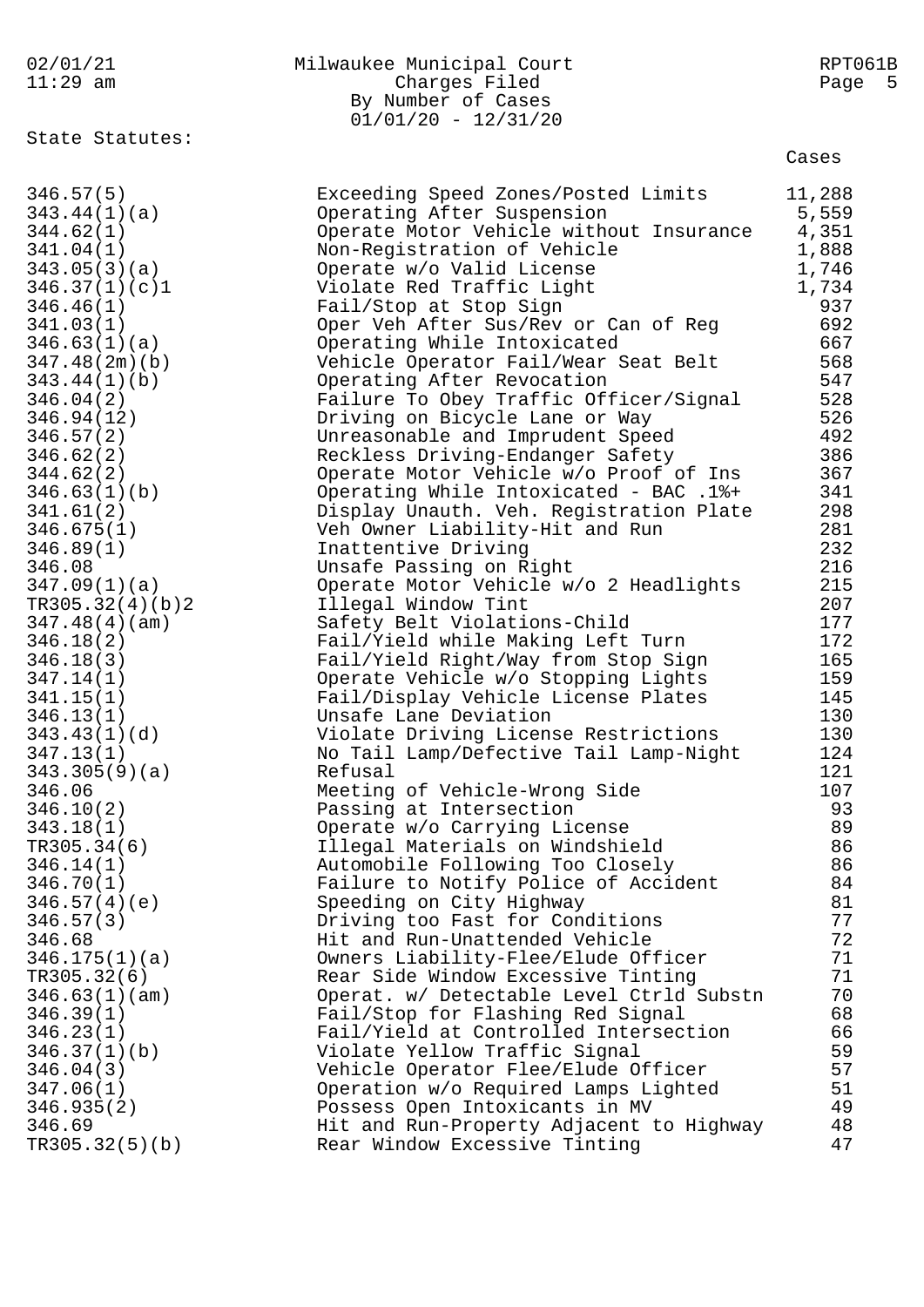02/01/21 Milwaukee Municipal Court RPT061B 11:29 am Charges Filed Page 6 By Number of Cases 01/01/20 - 12/31/20 State Statutes: Cases 346.935(3) Keep Open Intoxicants in MV 42 346.67(1) Hit and Run 41 346.15 Driving Wrong Way on Divided Highway 40 TR327.03(5) Interstate/Intrastate Driving Rqmts 39 346.34(1)(b) Fail to Signal Turn 38 346.04(1) Fail/Obey Traffic Officer Signal/Order 38 347.48(2m)(c) Operator Fail/Have Passenger/SeatBelted 37 346.24(1) FYR to Pedestrian/uncontroll. Intersect 36 347.48(2m)(d) Ride in Vehicle w/o Wearing Seat Belt 36 346.05(1) Operating Left of Center Line 36 346.31(3)(b) Improper Left Turn/Intersection 34 346.37(1)(c)3 Illegal Right Turn on Red 33 346.18(5) Fail/Yield Rt/Way from Parked Position 30 347.413(1) IID Tampering/Failure to Install 30 346.09(1) Passing into Oncoming Traffic 29 346.31(2) Improper Right Turn 28 341.15(3)(a) Improper Display/Plates (No Plates) 27 346.19(1) Fail/Yield to Stop for Emergency Vehicle 26 343.305(9)(am) Refusal 23 348.17(1) Violation of Special Weight Limits 22 346.13(3) Deviation From Designated Lane 22 342.15(5) Failure to Transfer Vehicle Title 20 346.34(1) Fail/Signal Turn/Unsafe Turn 20 346.18(4) Fail/Yield when Emerging from Alley 19 TR327.03(4) Violation of Out of Service Notice 19 346.63(2)(a)1 Cause Injury/Operating While Intoxicated 19 346.18(1) Fail/Yield at Uncontrolled Intersection 19 346.31(1) Fail to Follow Indicated Turn 18 346.31(3) Improper Left Turn 18 346.29(2) Standing on Roadway 18 341.55(1) Dealer Misuse/Dealer Vehicle Plates 18 346.87 Unsafe Backing of Vehicle 17 346.54 Improper Parking/Standing of Vehicle 17 TR305.34(3) Cracked/Damaged Vehicle Windshield 16 343.45(2) Permit Unauthorized Person to Drive 15 TR305.15(5) Fail/Maintain High-Mounted Stop Lamp 15 TR327.03(1) Fed Reg/Safety - General 15 346.072(1m)(a) Fail/Move Vehicle - Pass Stop Emerg Veh 15 341.15(2) Improperly Attached License Plates 14 TR305.26(3) Cracked/Damaged/Poor Reflect on Mirror 14 341.61(5) Possess Counterfeit Registration 14 346.24(2) Sudden Pedes/Bike Movement into Traffic 13 341.04(2) Improper Registration of Vehicle 13 346.92(1) Driving with Person Riding Illegally 13 341.15(3)(b) Improper Display/Plates (Hard to See) 13 346.63(2)(a)2 Cause Injury/Operating w/ BAC .1%+ 13 347.13(3) Operate Vehicle w/o Registration Lamps 13 TR305.32(2) Front Driver's Side Window not Operate 12 346.18(6) Fail/Yield for Yield Sign 12 346.92(2) Riding Illegally on Vehicle 12 343.05(3)(b) Operate Motorcycle w/o Valid License 11 346.94(9) Alighting From/Boarding Moving Vehicle 8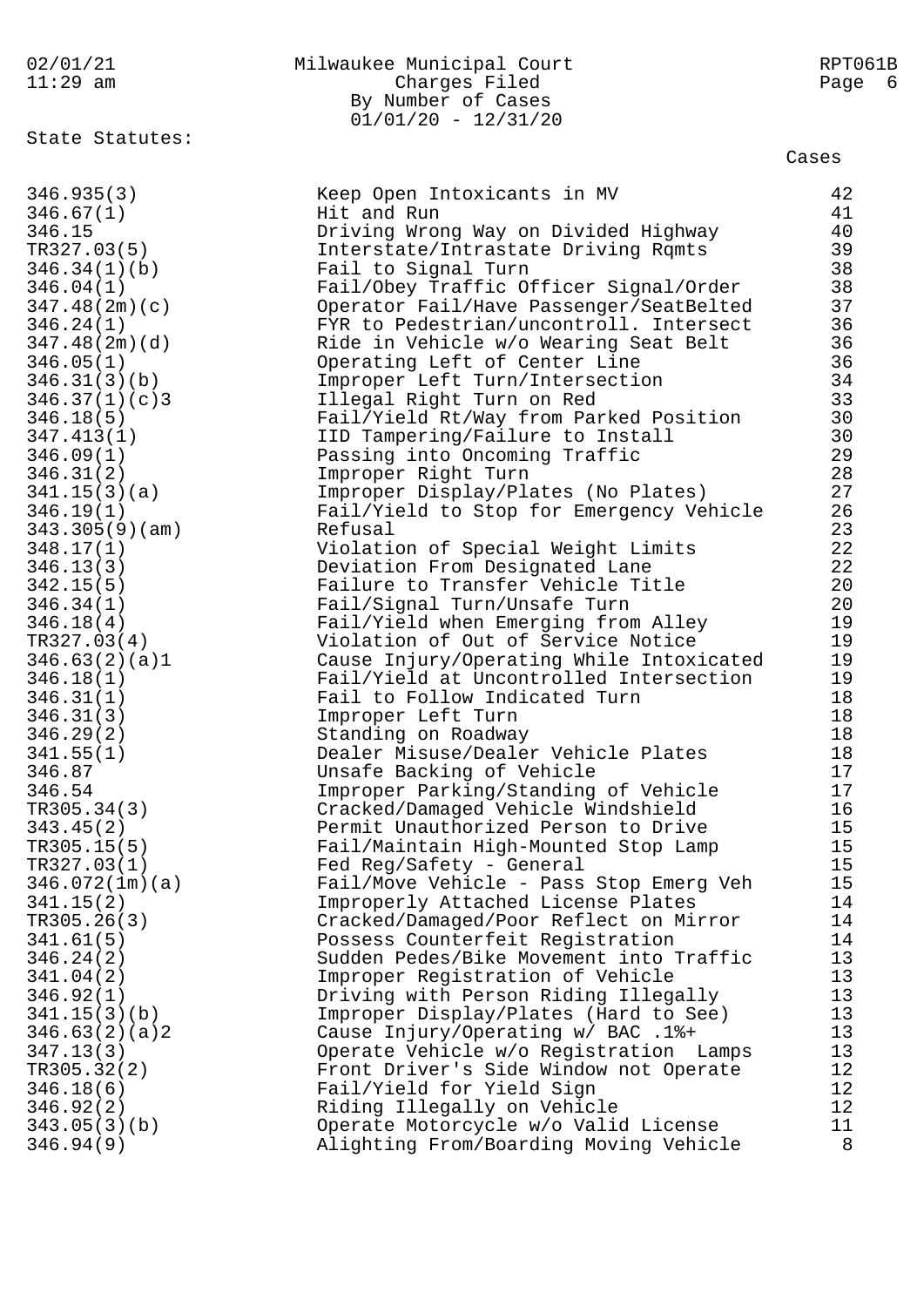02/01/21 Milwaukee Municipal Court RPT061B 11:29 am Charges Filed Page 7 By Number of Cases 01/01/20 - 12/31/20 State Statutes: Cases 346.32 Improper Turn into Driveway/Private Road 8 347.39(2) Equip Motor Vehicle with Illegal Muffler 8 346.09(3) Passing in No-Passing Zone 8 346.34(1)(a)3 Unsafe Turn-w/o Reasonable Safety 8 346.37 Violate Traffic-Control Signal 8 341.55(2) Use Dealer Plate/Veh. Not Dealer-Owned 8 346.38(1) Pedestrian Signal Violation 8 343.07(1g)(a)3 GDL Passenger Violation 8 347.39(1) Operate Motor Veh. w/o Adequate Muffler 8 341.61(4) Possess Fraud. Obtained Registration 8 347.35(1) Operate Motor Vehicle w/o Capable Brakes 7 343.22(1) Fail/Notify DMV of Address/Name Change 7 346.04(2t) Resisting / Failing to Stop / Fleeing 7 346.07(2) Unsafe Cutting in When Passing 7 341.62 Display False Vehicle Registration Plate 7 347.38(1) Defective Horn or Unnecessary Use 7 346.70(2) Duty/Report Accident (Report Req'mt) 6 346.33(1)(a) Unlawful U/Y Turn-Control.Intersection 6 347.06(3) Unclean/Defective Lights or Reflectors 6 343.45(1) Permit Unauthorized Minor to Drive 6 347.12(1)(a) Approaching Operator Fail/Dim MultiBeams 6 346.33(1)(c) Unlawful U/Y Turn-Highway MidBlock 6 346.53(6) Parking/Standing where Prohibited 6 TR305.19(1) Fail/Maintain Door/Hood Trunk Lid 5 346.94(2) Racing on Highway 5 346.14(1m) 5 TR305.26(1) Fail/Equip Required Mirrors 5 346.195(1) Owner Liability-Fail/Yield to ER Vehicle 5 341.15(1m)(a) Fail/Attach Rear Regis. Decal/Tag 5 343.07(1g)(a)1 GDL Passenger Violation 5 TR305.30(2) Vehicle Tires w/Less Than 2/3 Inch Tread 5 347.07(2)(b) Operate Vehicle w/ NonRed Taillights 5 346.62(3) Reckless Driving-Cause Bodily Harm 4 346.59(1) Impeding Traffic by Slow Speed 4 343.085(2m)(a)1 Prob Licensee Oper Veh w/other person 4 343.05(3)(A) 4 TR325.02(4) Vehicle Equipment Violations 4 940.25(1)(a) Injury by Intoxicated Use/Vehicle 4 346.34(2) Fail/Signal Stop/Slowing 4 TR305.18(2)(c) Damaged/Distorted Vehicle Bumpers 4 346.94(1) Driving on Sidewalk 4 346.88(4) MV Windows Not Reasonably Clean 4 347.12(1) Failure to Dim Headlights 4 347.36(3) Fail/Maintain Veh.Brakes/Working Order 4 343.05(3)(c) Operate Moped w/o Valid License 3 346.51(1) Improper Parking On/Off Roadway 3 343.07(1g)(a)2 GDL Passenger Violation 3 346.09(4) Passing Vehicle Indicating Left Turn 3 346.94(20)(a) Opening Car Door on Highway-Adult 3 346.94(7) Spilling Waste Load on/along Highway 3 347.12(1)(b) Following Operator Fail/Dim MultiBeams 3 346.075(1) Overtaking & Passing Bicycles 3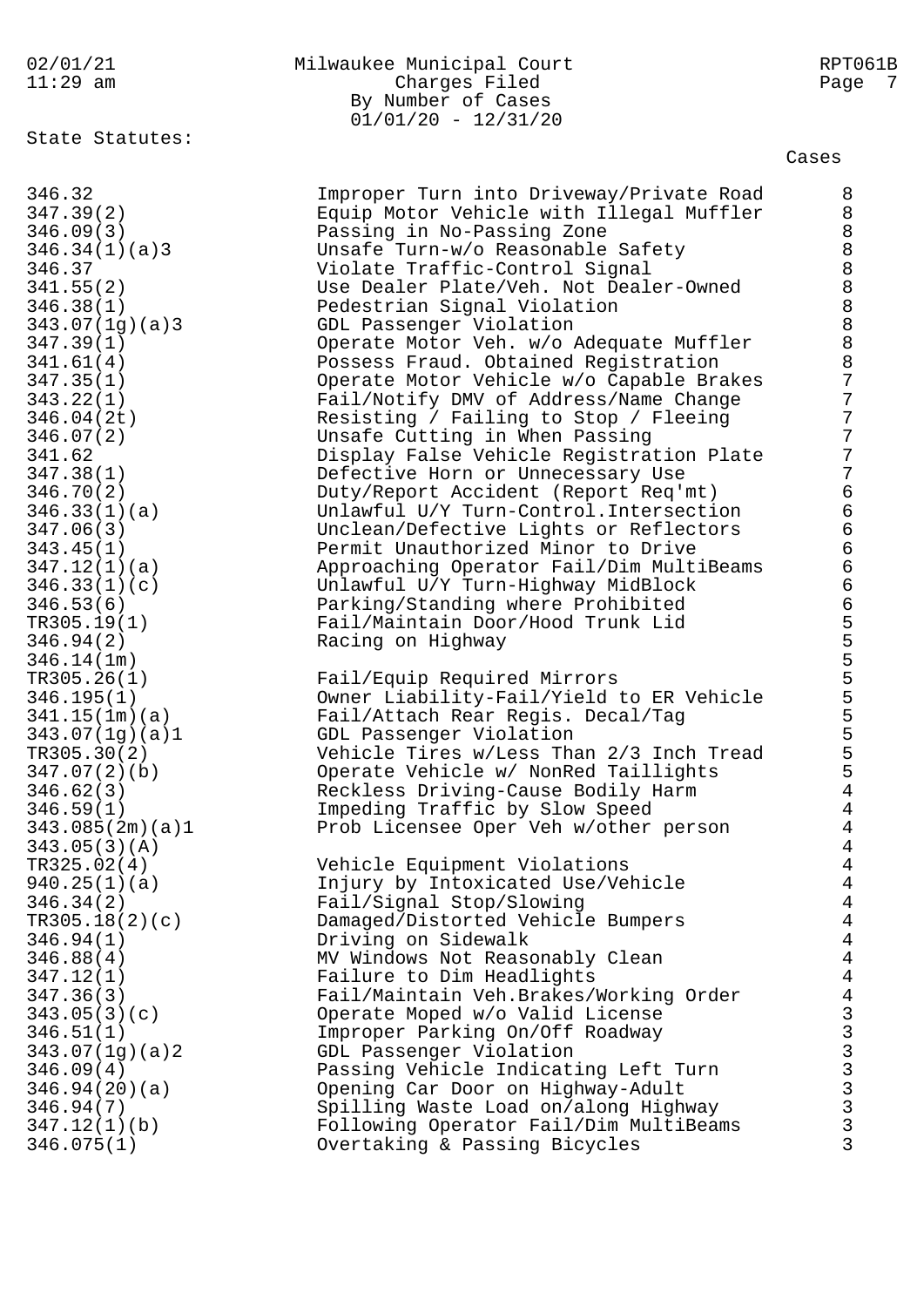### 02/01/21 Milwaukee Municipal Court RPT061B 11:29 am Charges Filed Page 8 By Number of Cases 01/01/20 - 12/31/20

State Statutes:

346.89(5) Operate with Electronic Device in View 3 346.63(2m) Violate Absolute Sobriety Law 3 346.38(2) Bike/Pedes Violate Pedestrian Signal 3

347.10(2) Other Headlamp Equipment Violations 3 342.15(6)(a) Failure of Transferee to Obtain Title 3 347.41 Defective Speedometer 3 346.33(1)(b) Unlawful U/Y Turn - Midblock 3 347.15(2) Improperly Locate Veh.Directional Lights 3 346.072(1m)(b) Fail/Slow Vehicle - Pass Stop Emerg Veh 3 940.25(1)(b) Thjury by Use of Vehicle with BAC 3 346.075(2) Improper Passing of Stopped Bus 3 TR305.11(2)(a) Fail/Properly Maintain Headlamps 3 343.05(2)(a)1 2 TR305.32(1) Window Not Approved Safety Glass/Damaged 2 940.09(1)(am) 2 341.15(1m)(b) Fail/Attach Front Regis. Decal/Tag 2 343.44(1)(c) Driving While Out-Of-Service 2 343.52(1m) Fraudulent Use of Special ID Card 2 346.88(3)(b) Obstructed Driver's Vision-Front View 2 346.07(3) Failure to Yield to Passing Vehicle 2 TR101.02(2)(j) Unnecessary Acceleration 2 TR305.17(1) Fail/Properly Maintain Brakes 2 346.47(1) Fail/Yield/Stop/Emerging from Alley 2 TR305.09(3) Fail/Maintain Signal Indicator Lamps 2 346.33(1)(d) Unlawful U/Y Turn-Erected Signs 2 TR305.09(6) Cracked/Broken Lenses/Reflectors 2 346.595(5) Operate Motorcycle w/o Headlights On 2 348.06(1) Operate Vehicle(Excess Height) w/oPermit 2 TR305.15(4) Cover/Obstruct Stop Lamp Lenses 2 347.47(2) Towing with Improper Hitches/Couplings 2 TR327.03(2) Age, Waiver of Physical Disqualification 2 342.15(2) Transferee Fail/Apply New Vehicle Title 2 TR305.11(3)(b) Fail/Maintain Headlamps 2 346.34(1)(a)1 Unsafe Turn-At Intersection 2 346.935(1) Drink Open Intoxicants in MV 2 350.15(3)(b) Occupant Fail/Report Accident 2 TR301.05(7) Driver Shall Not Leave Vehicle Unattend 2 TR305.30(1) Fail/Properly Maintain Tires and Rims 2 346.33(1)(f) Improper U-Turn - Unsafe or Interfere 2 341.335(1) Fail/Notify DMV of Address Change 2 341.11(4) No Display of Registration Certificate 2 TR305.30(9) Vehicle Rim-Loose/Missing Nut/Lug Bolt 2 TR301.62(10) No Interlock or Inoperative 2 TR305.18(1)(a) Fail/Equip Required Bumper 2 346.62(4) Reckless Driving-Cause Great Bodily Harm 2 343.44(1)(B) 2 341.55(4) Misuse/Transporter's Registration Plates 1 346.46 Fail to Stop/Improper Stop at Stop Sign 1 343.07(1g)(d)2 GDL Hours of Darkness Violation 1 346.57 Speeding Violations 346.57  $346.63(2)$  1 346.46(3) Tmproper Stop/RR Stop Sign 1

Cases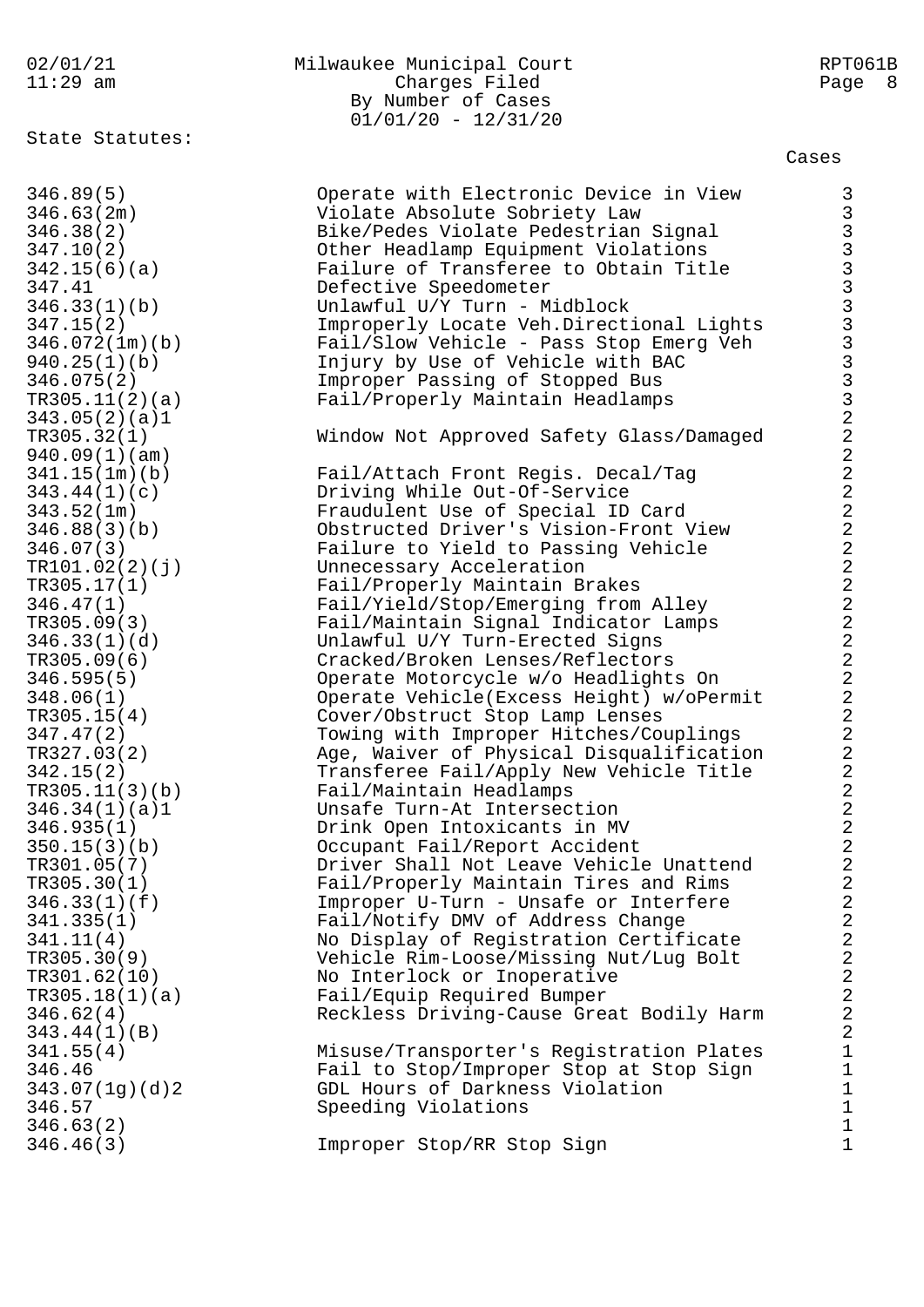02/01/21 Milwaukee Municipal Court RPT061B 11:29 am Charges Filed Page 9 By Number of Cases 01/01/20 - 12/31/20 State Statutes: Cases 343.22(2)(b) Fail/Notify Address Change(PhotoLicense) 1  $940.25(1)(A)$  1 347.40(1) Operate Vehicle w/o Rearview Mirror 1 TR305.20(8) Air Pollution Control Equip Not Function 1 346.94(5) Placing Injurious Substance on Highway 1  $940.10(1)$  1 940.10(1)<br>
940.09(1)(a) Homicide by Intoxicate Use of Vehicle 1<br>
940.09(1)(b) Homicide by Use of Vehicle with BAC<br>
TR300.76(13) 940.09(1)(b) Homicide by Use of Vehicle with BAC 1  $TR300.76(13)$  1 347.35 Inadequate/Defective Brakes 1 346.31(3)(a) Improper Left Turn/Approach 1 343.07(1g)(d)1 Operate MV by Permittee After Dark 1 TR305.32(4)(a) Vent / Side Window / Unauthorized Sign 1 347.26(1) Vehicle Optional Light Restrictions 1 347.09(1)(b) Operate Cycle/Moped w/o Headlights 1 TR305.29(2) Fail/Maintain Steering System 1 TR305.30(3) Vehicle Tires Protrudes >2 Inches Beyond 1 346.20(2) Drive b/t Funeral Procession Vehicles 1  $TR305.16(5)$  1 346.52(1)(b) Stopping/Standing on a Crosswalk 1 346.52(1)(b) Stopping/Standing on a Crosswalk 1<br>346.63(1)(B) 52(1)(B) 1<br>23.33(5)(a) 1 23.33(5)(a) 1 346.63(2)(a)3 Operate w/Detect Level Ctrl Subst Injury 1  $346.63(1)(A)$  1<br>940.25(1)(am) 1  $940.25(1)(am)$  1 346.63(2)(A)2 1 346.57(4)(em) Speeding on City Service Road 1 341.61(3) Alter Veh. Registration Plate/Sticker 1 347.26(6)(a) Service Vehicle Warning Lamp Reqm'ts 1 346.57(4)(a) Speeding in School Zones 1 TR305.11(3)(c) Tinted Headlamps 1 TR305.16(4) Covered/Obscured Tail Lamps/Reflectors 1 TR305.26(4) Thadequate Mirror(s) 1 346.24(3) Passing Vehicle Stopped for Pedestrian 1 346.18(3m) Fail/Yield/Uncontrolled T Intersection 1 346.14(2)(a) Truck Following Too Closely 1 342.15(4)(b) Transferor Fail/Remove Vehicle Plates 1 TR305.34(1) Illegal Safety Glass Windshield 1 347.14(2) Fail/Comply Stopping Light Reqm'ts 1 LOITERING 1 346.89(3)(a) Operating while E-Mailing or Texting 1  $111-15$  1 346.44(1)(b) Fail to Stop/RR Crossing Signal 1 194.34(1) Contract Motor Carrier Fail/License 1 TR305.16(2) Fail/Properly Maintain Tail Lamps 1 341.15(3)(c) Improper Display/Plates (Illegible) 1 TR305.22(2) Rusted/Damaged Fenders 1 346.18(7)(b) Fail/Yield when Crossing Sidewalk 1 343.07(1g)(bm) GDL Passenger Age Violation 1  $346.89(4)(a)$  1  $346.89(4)(a)$ <br> $346.37(1)(c)2$  Pedes/Bike Violate Red Traffic Light 1<br>943.13(1m)(a) 1 943.13(1m)(a) 1